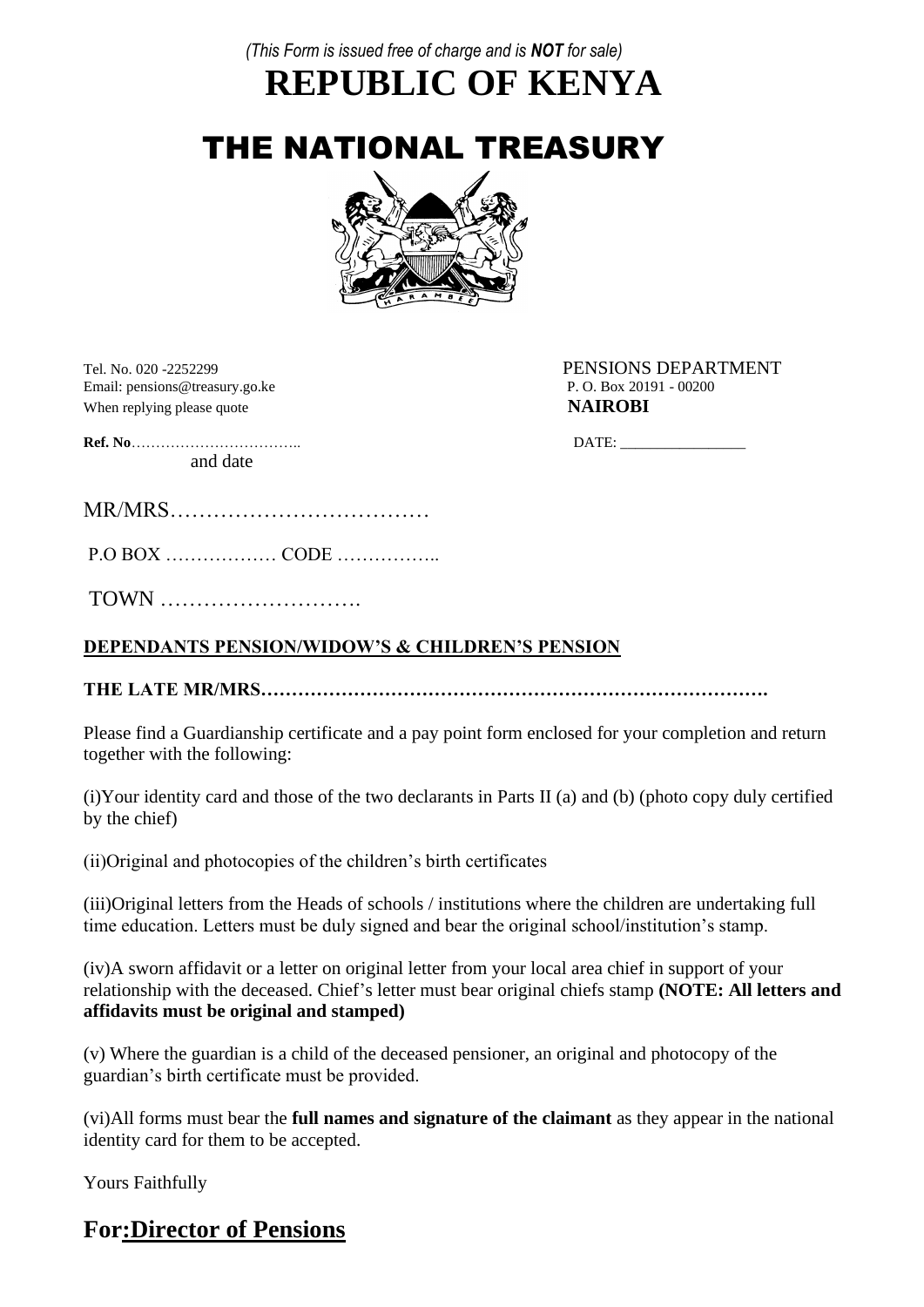## **REPUBLIC OF KENYA**

# **CERTIFICATE OF GUARDIANSHIP**

(ORIGINAL TO BE RENDERED)

|                                                                                                                        |  |  | PENSION FILE NO.                                             |
|------------------------------------------------------------------------------------------------------------------------|--|--|--------------------------------------------------------------|
| <b>THE DIRECTOR</b><br>THE NATIONAL TREASURY<br>PENSIONS DEPARTMENT<br>P.O.BOX 20191<br>NAIROBI.                       |  |  |                                                              |
| PART 1 - DECLARATION BY GUARDIAN                                                                                       |  |  |                                                              |
| Dear Sir/Madam                                                                                                         |  |  |                                                              |
|                                                                                                                        |  |  |                                                              |
|                                                                                                                        |  |  |                                                              |
| do solemnly and sincerely declare that                                                                                 |  |  |                                                              |
|                                                                                                                        |  |  |                                                              |
|                                                                                                                        |  |  |                                                              |
| ,我们也不能在这里的人,我们也不能在这里的人,我们也不能不能不能不能不能不能不能不能不能不能不能。""我们的人,我们也不能不能不能不能不能不能不能不能不能不能不                                       |  |  |                                                              |
| <u> 1988 - Johann John Harry Harry Harry Harry Harry Harry Harry Harry Harry Harry Harry Harry Harry Harry Harry H</u> |  |  |                                                              |
| in respect of whom this pension is paid and that I will utilise the benefits it solely for the benefit of the          |  |  |                                                              |
| eligible child/children. I further declare that the child/children named above is/are alive and that the               |  |  |                                                              |
|                                                                                                                        |  |  |                                                              |
| (b) ATTESTATION (BY MAGISTRATE OR COMMISSIONER OF OATHS)                                                               |  |  |                                                              |
| I certify that to the best of my knowledge and belief that the signature above is that of Mr/Mrs/Ms.                   |  |  |                                                              |
|                                                                                                                        |  |  | and that his /her statements in the certificate are correct. |
|                                                                                                                        |  |  |                                                              |
|                                                                                                                        |  |  |                                                              |
|                                                                                                                        |  |  |                                                              |
|                                                                                                                        |  |  |                                                              |
|                                                                                                                        |  |  |                                                              |
|                                                                                                                        |  |  |                                                              |
|                                                                                                                        |  |  |                                                              |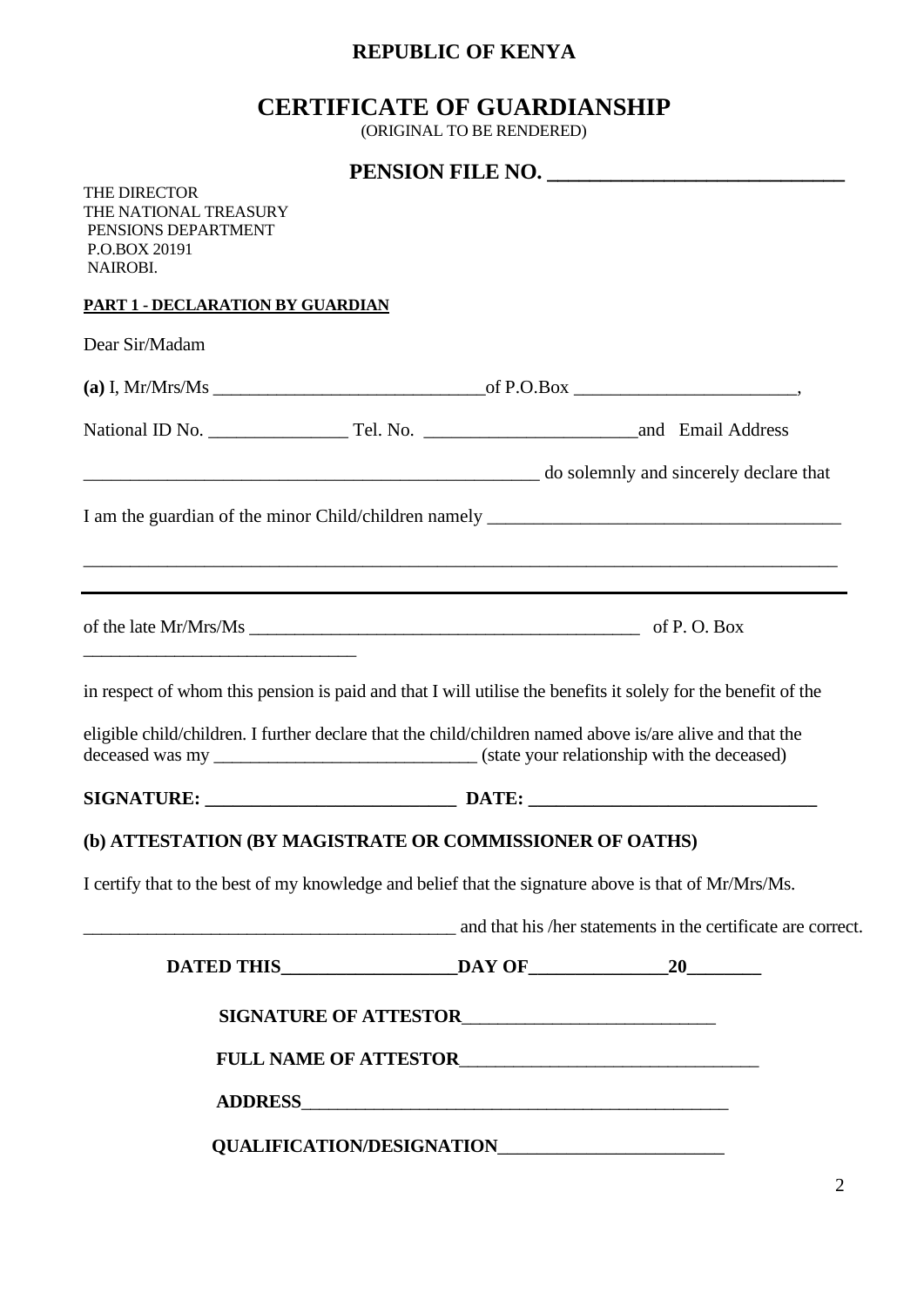### **PART II -DECLARATION BY CLOSE BLOOD PATERNAL & MATERNAL RELATIVES OF THE ELIGIBLE CHILD/CHILDREN**

#### (a) **GRANDPARENTS/UNCLE/AUNT/BROTHER/SISTER/COUSIN OF THEIR FATHER**.

| $\mathbf I$<br>of P.O Box                                                                                                                      |                                        |             |  |
|------------------------------------------------------------------------------------------------------------------------------------------------|----------------------------------------|-------------|--|
| National ID No. Tel No. The No. 2008 and 2010 Mo.                                                                                              |                                        |             |  |
|                                                                                                                                                |                                        |             |  |
|                                                                                                                                                |                                        |             |  |
|                                                                                                                                                |                                        |             |  |
| I make this declaration conscientiously believing the same to be true and in accordance to the<br>Oaths and Statutory Declaration Act, Cap 15. |                                        |             |  |
| SIGNATURE OF DECLARANT.                                                                                                                        | <b>DATE</b>                            |             |  |
| (b) GRANDPARENTS/UNCLE/AUNT/BROTHER/SISTER/COUSIN OF THEIR<br><b>MOTHER.</b>                                                                   |                                        |             |  |
|                                                                                                                                                |                                        |             |  |
|                                                                                                                                                |                                        |             |  |
|                                                                                                                                                |                                        |             |  |
|                                                                                                                                                |                                        |             |  |
| I make this declaration conscientiously believing the same to be true and in accordance to the<br>Oaths and Statutory Declaration Act, Cap 15. |                                        |             |  |
| <b>SIGNATURE OF DECLARANT.</b>                                                                                                                 |                                        | <b>DATE</b> |  |
|                                                                                                                                                |                                        |             |  |
|                                                                                                                                                | (MAGISTRATE OR COMMISSIONER FOR OATHS) |             |  |